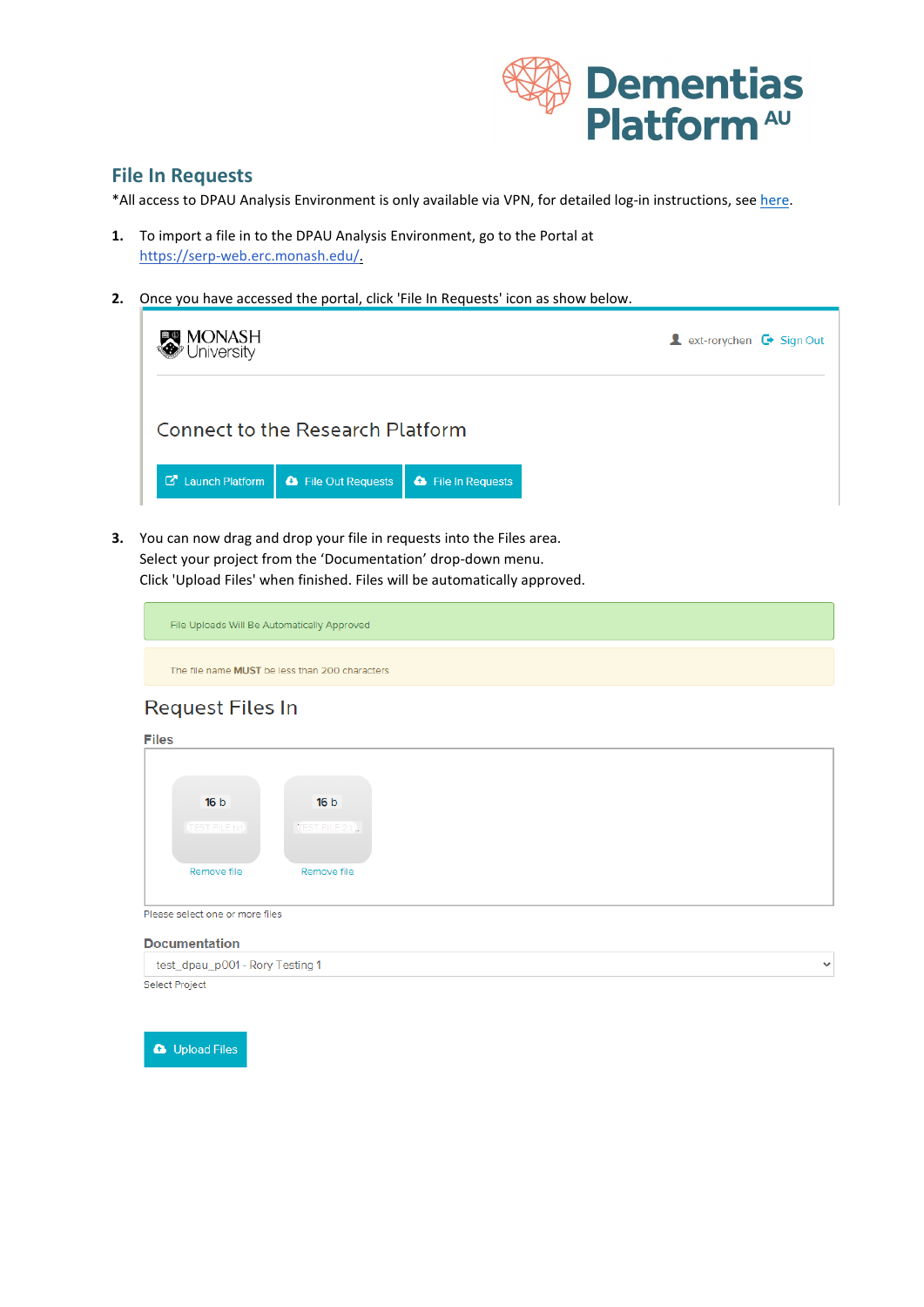

**4.** To retrieve your file from within the DPAU Analysis Environment, click Launch Platform and connect to an available Virtual Machine.



<https://serp-web.erc.monash.edu/> use your preferred browser.



You will be prompted for your log in details, please use your assigned username and password.

| Sign in  | https://serp-web.erc.monash.edu |
|----------|---------------------------------|
| Username | ext-rorychen                    |
| Password |                                 |
|          | Sign in<br>Cancel               |

- **6.** When the portal displays, you will see three options:
	- Request File(s) Out
	- My Pending Out Requests
	- Retrieve File(s) In



Click 'Retrieve File(s) In'